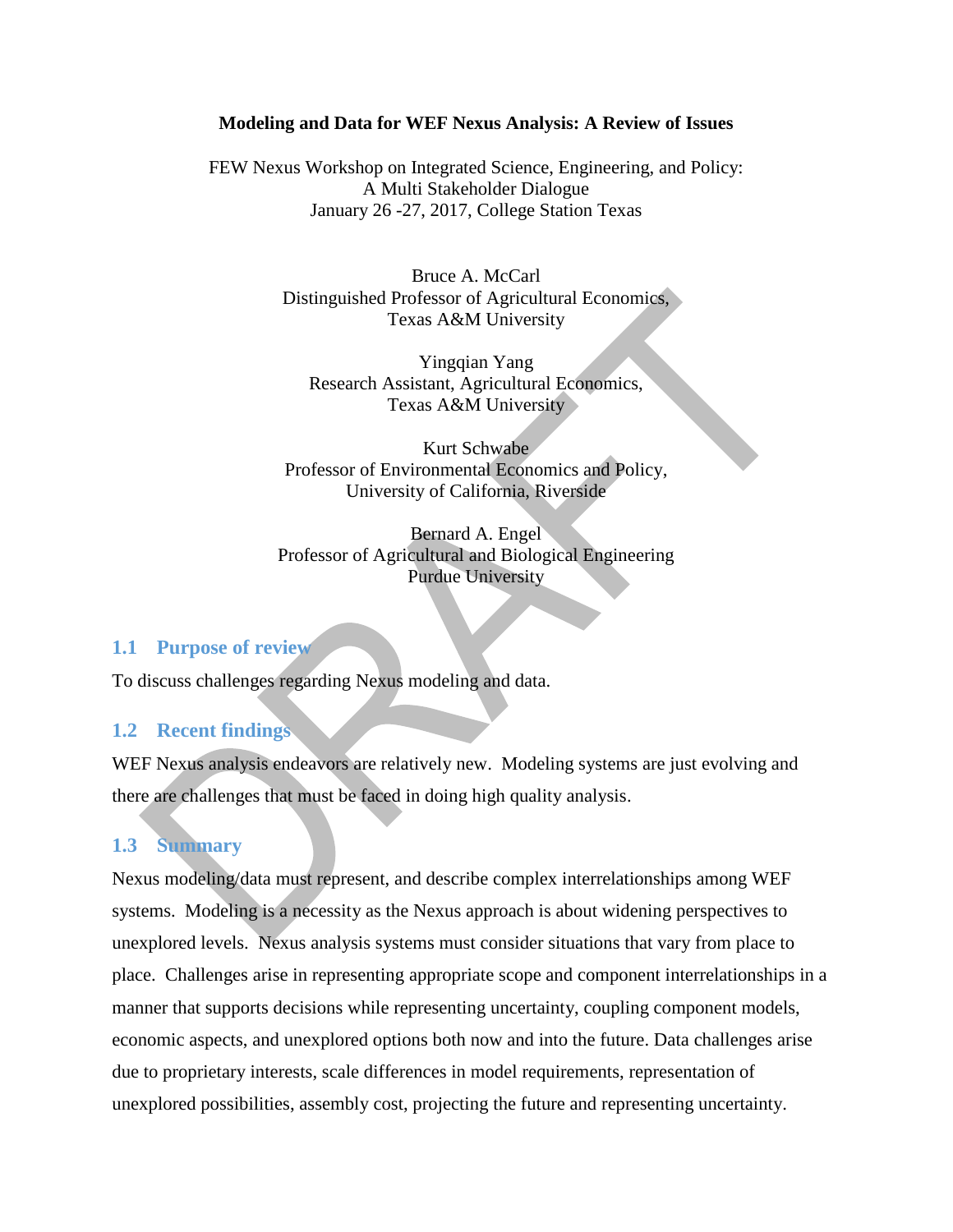Comprehensive innovative studies are needed addressing these challenges and showing the value of Nexus analysis.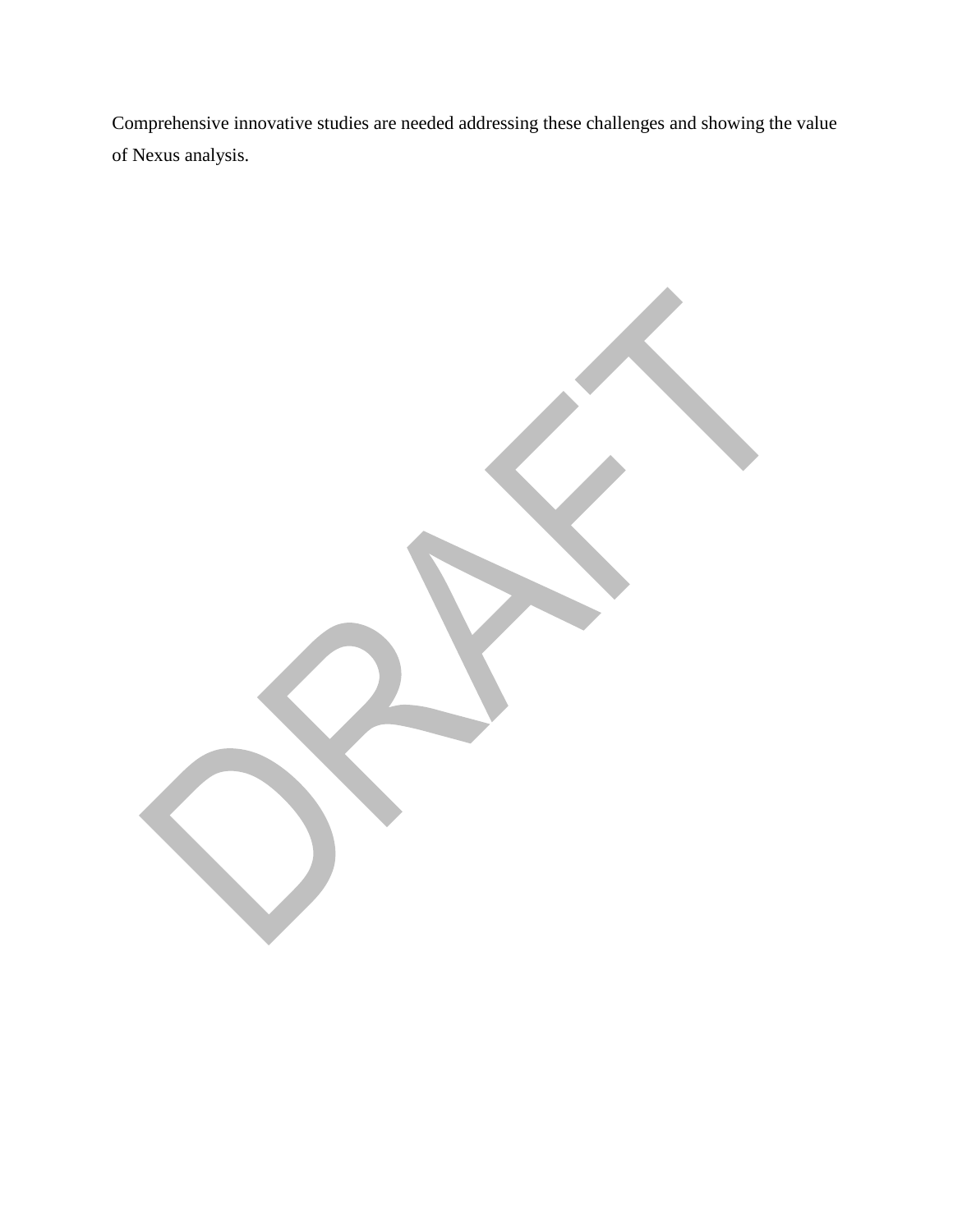## **2 Introduction**

The water-energy-food (WEF) Nexus<sup>1</sup> deals with complex interrelationships among systems that produce, deliver, and use WEF-related factors. The purpose of considering such interrelationships is to identify and capitalize on synergies between, say, water and energy actions and the consequent impacts of coordinated actions relative to uncoordinated actions. Indeed, decisions based on Nexus wide impacts rather than individual elements are likely to produce better, if not more informed, outcomes. Yet to achieve a better understanding of the relationships among Nexus elements and capitalize on that understanding requires willingness to cooperate among traditionally more siloed actors.

Complicating matters are system elements that change over time. For example: a) growing populations alter WEF demands; b) climate change alters water supplies plus regional WEF demands; c) aquifer and fossil fuel reservoir depletion is ongoing; d) evolving technology influences WEF supplies and demands; and e) WEF infrastructure and endowments in places are depreciating or being depleted. These dynamic forces make significant Nexus management adjustments necessary both in planning for the future and adapting decisions over time.

Uncertainty is another complicating force. Weather fluctuations and climate change influence WEF production and input use. Technological evolution is uncertain as are future population increases and WEF consumption levels. Rates of aquifer and fossil fuel reservoir depletion can be estimated but have noise. The pace of climate change is uncertain. Collectively, such uncertainties raise needs for stochastic modeling and scenario analysis.

All of this raises a need for Nexus modeling systems and data that facilitate Nexus wide decision maker consideration of WEF decisions. Models and data must depict or inform on couplings, linkages, and intersections across the WEF complex, while also being dynamically capable of representing future challenges raised by population, climate change, depletion, technology and infrastructure depreciation along with other forces. Information is needed on many different items including:

- Regional economies, income distribution and jobs.
- Energy, water and food needs and prices.

 $\overline{a}$ 

 $<sup>1</sup>$  Many papers review and discuss Nexus dimensions and interconnectedness. We will not rather see Bazilian et al</sup> 2011, Bizikova et al 2013, Kraucunas et al 2015, Miralles-Wilhelm, 2016 and Ringler et al 2013.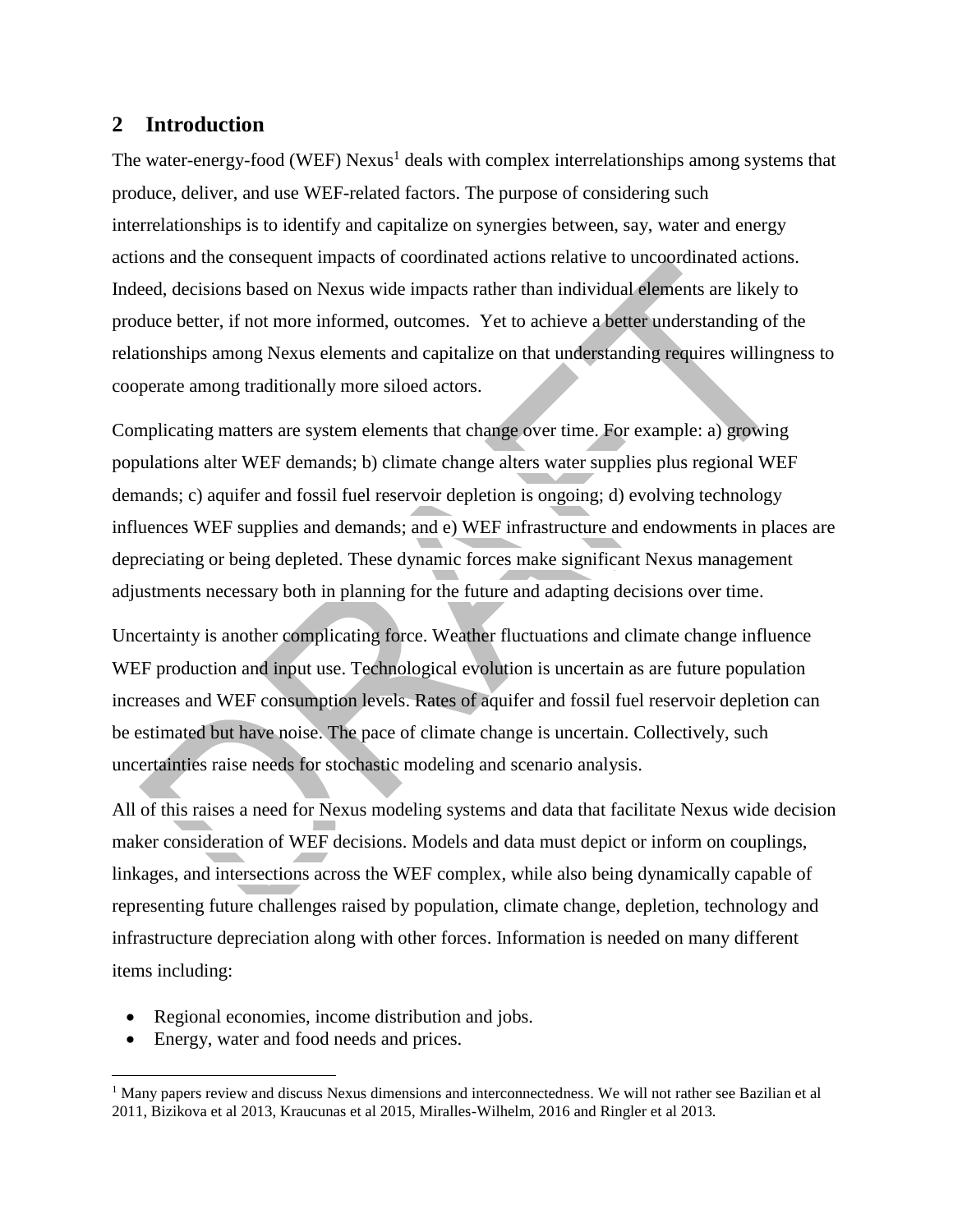- WEF production practice technology mix.
- WEF commodity conveyance and energy demands thereof.
- Emissions of greenhouse gases, particulate matter, soil erosion, nutrients and contaminated water.
- Allocation of land and water.
- Export possibilities and import needs.
- Water treatment requirements.
- Stocks of groundwater, agricultural land, oil and other fossil energy.

In considering modeling, one must also recognize that the WEF Nexus is regionally heterogeneous. Relevant elements vary between locations with, for example, some producing food or energy and some not; some having scarce water and others perhaps too much; some being food or energy self-sufficient, some exporters and some importers; some relying on local supplies of water while others rely on water flowing from distant regions. Certainly the Nexus modeling and data approach has to vary between regions and situations.

Also, one must recognize that a family of models is likely needed. Many models have evolved addressing different Nexus aspects. For example, crop models like EPIC (Wang et al, 2012) and DSSAT (Hoogenboom et al 2015), hydrologic models like SWAT (Arnold et al, 2012), regional economic crop mix and urban use models like EDSIMR (Gillig et al, 2001), agricultural sector and market models like FASOMGHG (Beach et al, 2010), energy systems models like MARKAL (Pfenninger et al, 2014), regional economic models like IMPLAN (IMPLAN, 2016), and groundwater models like MODFLOW (Langevin et al 2014). Domains of relevant models include those above plus water extraction and conveyance; crop/livestock mix; crop management possibilities; population growth; climate change effects; thermal, hydropower, fracking, and bioenergy production; and energy conveyance. Some of these models use very fine time steps with others being annual or multi-year. This introduces the complexity of simultaneously using very fine time and space disaggregated models but yet looking at the total issue regionally and over multiple years. It also raises the need for a unifying overall systems model and procedures for multi-model integration.

## **3 Key Challenges/Research Questions**

The complexity and scope of the Nexus raises a number of challenges for model and data development and use as discussed below.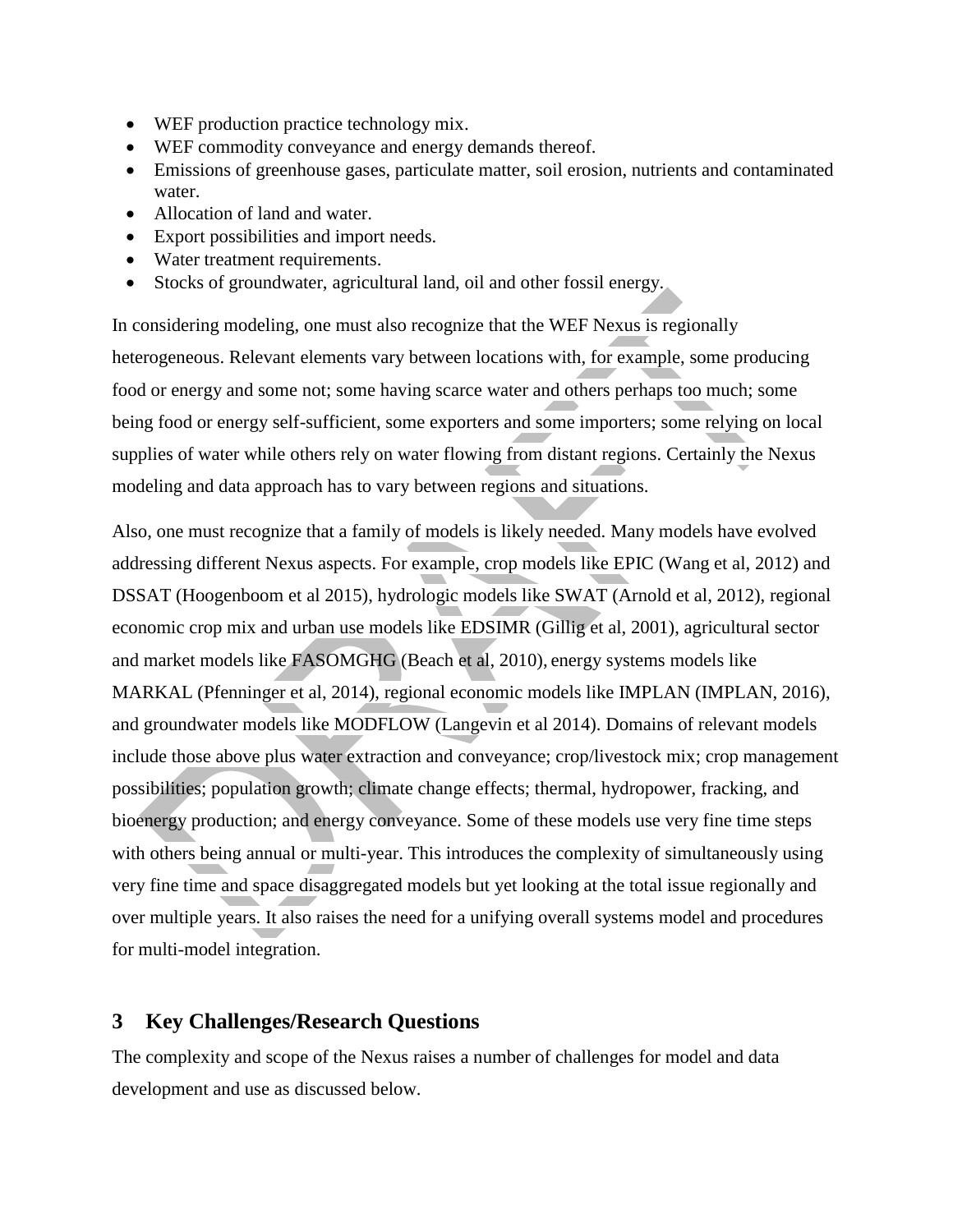### **3.1 Modeling Related Challenges**

While there are a large number of modeling issues associated with Nexus analysis, a few of the more prominent and challenging ones are covered below.

#### **3.1.1 Scope of Nexus Issue**

A fundamental challenge involves properly establishing system scope. First, decisions as to the geographic scope of the analysis must be determined with the understanding that actions in one geographic region often influence, and are influenced by, actions in another geographic region via markets or natural linkages (e.g., river systems). For instance, water withdrawals in the upper reaches of the Colorado or Indus rivers likely impact the availability of agricultural and hydropower water downstream. Alternatively, sectoral and resource scope are also important if not challenging. For example, in an ongoing Texas case study, there are significant dimensions of ground and surface water; electrical energy production reliant on cooling water; little hydropower; hydraulic fracturing; rapid aquifer recharge; significant irrigated agricultural acreage; rapid regional population growth; dire climate change projections; alternative brackish and wastewater treatment plant water sources; and the possibility for interbasin water transfers. In an Egyptian analysis, there are upstream water flows that need to be considered along with world markets for fruits and basic grains. In a US bioenergy production setting, one needs to consider how alterations in US agricultural commodities affect prices and in turn production elsewhere in the world.

## **3.1.2 Considering Full Complexity**

Another challenge is appropriate selection, development and integration of diverse component models plus development of unifying models for study of trade-offs. In the Nexus context, this could involve a need for models of ground and surface water hydrology, regional economics and environment, energy production, agricultural cropping and land use, urban growth and WEF commodity usage. Some of these can be tuned off the shelf models, while others will require development of regionally specific data based relations. The models need to interact with more detailed models per providing parameters to more aggregate models and the more aggregate models feeding back prices, demands, water allocations, etc.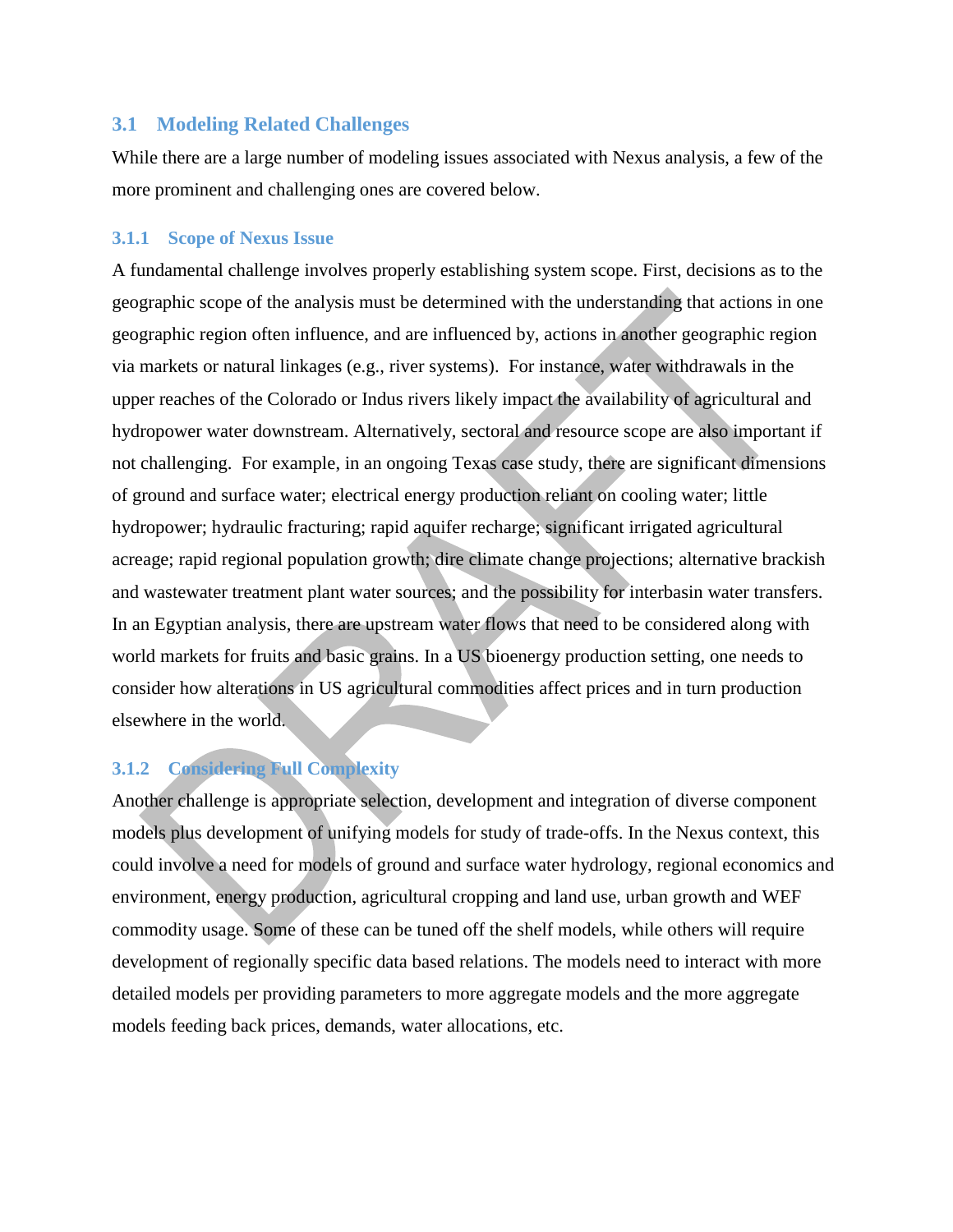#### **3.1.3 Rendering Modeling Useful for Decision Support and Dialogue**

The more interactive and visually-friendly models and their outputs are, the more useful such models are to decision makers. Useful interactive models require continual dialogue between those that build the models and decision makers, both to facilitate ease-of-use as well as ensure the appropriate policy and management options are considered. Strong stakeholder involvement will also improve model conceptualization, provide a more accurate array of management possibilities, and allow for timely model validation. It also requires strong visualization capabilities to rapidly and effectively communicate model results and strategy choices in turn stimulating dialogue.

Finally, modelers must recognize that their models are generally not numerical answers but rather providers of insights regarding implications of novel alternatives and testbeds for strategies. They also need to recognize that models are generally better at comparing alternatives, predicting direction of change direction rather than creating absolute predictions. Models also serve as a point of stimulus for dialogue among decision makers and as a means of identification of data gaps and critical points. This means that sample analyses need to demonstrate capabilities for providing insights as the project evolves.

### **3.1.4 Uncertainty Characterization**

As mentioned above, the characterization of uncertainty is critical. Uncertainty may be represented by year-to-year variations in water supplies and commodity prices caused by drought plus potential longer run levels of population growth, energy and commodity prices or climate change incidence. Such uncertainties may either be present permanently in the model and/or the subject of alternative scenarios. In the south-central Texas EDSIMR (Gillig et al 2001), for example, shorter run uncertainty was addressed by a model which contained nine different water availability, drought impacted groundwater recharge and crop yield conditions. For longer run uncertainty, the model was run under alternative scenarios involving population futures.

### **3.1.5 Model Coupling**

A major challenge is developing an automated model interface that permits rapid scenario analysis. This involves establishing a multidisciplinary dialogue so as to facilitate proper information flows. It also may imply model modification to represent potentially more radical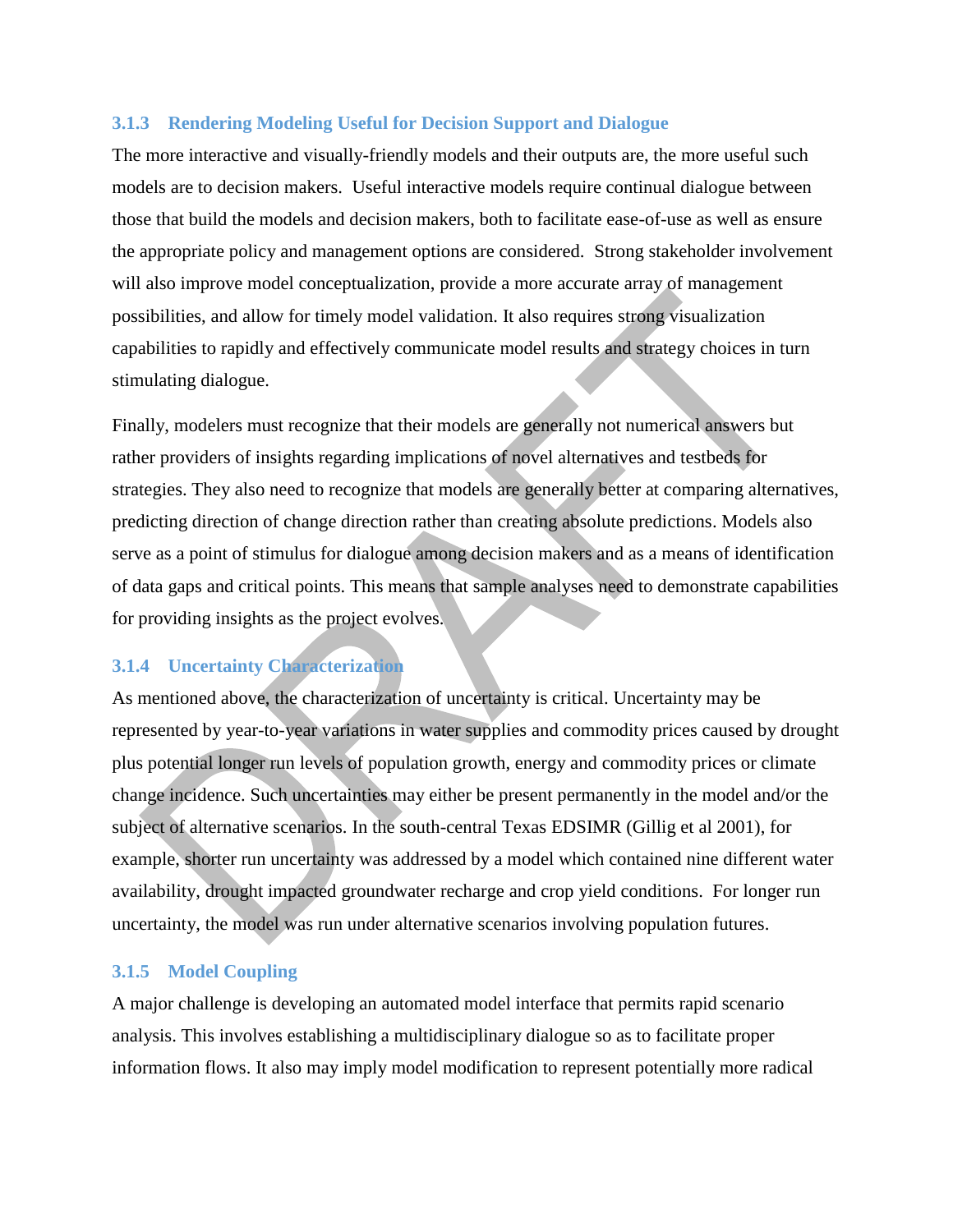ideas such as interbasin transfers, desalination, increased water reuse, movement of more heat tolerant crops into the region, and agricultural use of saline waters.

## **3.1.6 Representing Technological Alternatives**

Another major challenge is representation of new technological and WEF resource development alternatives that have not previously been adopted in the region. Such developments include new strategies for water and/or energy conservation, and different land use choices and new crop and livestock enterprises or use of saline waters. Appropriate possibilities need to be identified either through stakeholder dialogue, literature searches, examination strategies used in similar regions elsewhere, and/or scientific discussions.

## **3.1.7 Bringing in the Future**

A major challenge is to represent the future in terms of:

- Climate change effects on water and energy consumption along with water supplies, and food production levels plus usages of cooling water;
- Population implications for WEF demands;
- Altered technology;
- Altered out of region trading possibilities for WEF goods.

### **3.1.8 Addressing Numerous Economic Issues**

Demonstration of economic benefit or low economic cost is generally essential in supporting decision-making as is representation of income distribution. Here we list economic considerations for WEF Nexus modeling drawing on McCarl (2015).

# *3.1.8.1 Incorporation of Market Reactions and Prices*

Changes in WEF use/production or allocation may lead to market price alterations. For example, corn ethanol production raised prices and that in turn diverted land to corn resulting in altered water use in many regions and more rapid depletion of groundwater stocks. Additionally, large scale production of biodiesel resulted in market saturation in the glycerol market, a by-product. Consequently, prices dropped severely. Consideration of the direct effects of both of these outcomes on the prices of WEF production and products is warranted.

## *3.1.8.2 Behavior Changes*

Nexus type analyses are conducted frequently under the assumption of continued current practices. Thus, for example, when improving water delivery, one can assume that the same crop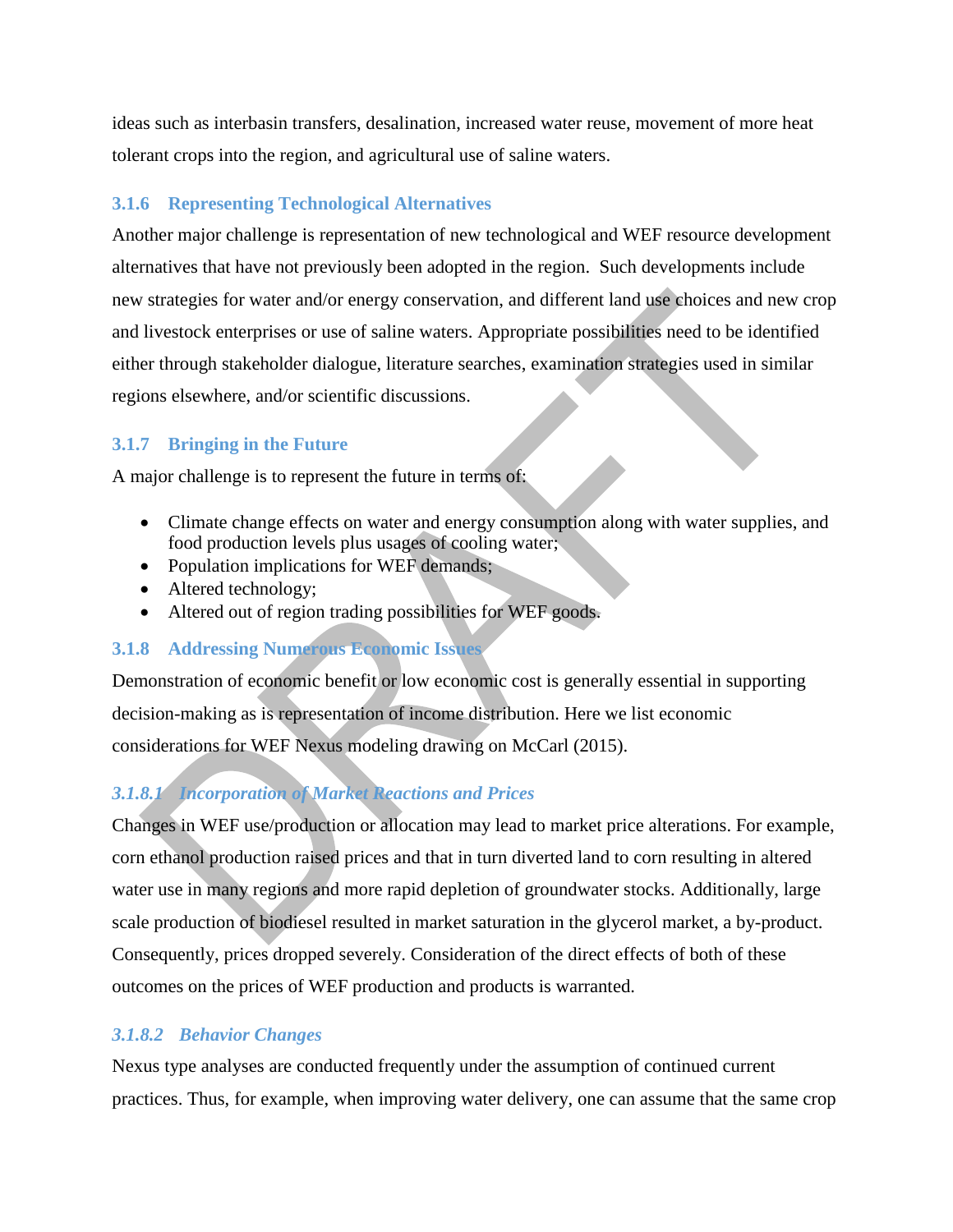mix will be employed. But it is possible that farmers may switch to crops that use more water per acre or expand into previously unirrigated lands (Pfeiffer and Lin, 2014 found this occurred in Kansas). The basic issue here is how can we anticipate or model such behavioral modifications.

#### *3.1.8.3 Income Distribution and Third Party Effects*

Nexus actions will not make all parties better off. Actions such as more efficient irrigation water use or alterations in water source will probably raise farmer costs or lower profits but may release water for more valuable uses by others. It is important to estimate the incidence of benefits and costs across different parties. Such information potentially can be used to design incentive and project finance systems. There are also third-party externalities to consider. For example, enhanced graywater reuse reduces inflows into rivers and, potentially, water supply availability for downstream interests. Environmental externalities may also appear, including altered water quality due to changes in agricultural erosion and chemical runoff or discharge of produced fracking water. Such effects need to be estimated and provided to decision-makers although this is frequently not done using economic metrics (due to difficulties with nonmarket valuation).

### *3.1.8.4 Value of Water in Alternative Uses*

It is important to develop information on the value of water in alternative uses, such as irrigation, ecological support, downstream urban, pollution dilution, hydro-electric use, cooling, and fracking (both now and in a future time period). Such information gives insight for decisionmakers to possible water reallocation needs and groundwater extraction rates.

## *3.1.8.5 Adding Consideration of Limits*

One needs to examine and quantify the limits to strategy adoption. Such limits will be imposed by knowledge of new practices, or limited resources plus scarce financial and human capital. Limits may be alleviated through educational programs, extension programs, loan programs, grants and other actions.

#### *3.1.8.6 Benefits Transfer*

Frequently, results from other studies are transferred into Nexus like analyses. For example, estimates of the value of water elsewhere could be used in the focus region. Such "transfers" need to be done with caution as there are often locational specific influences. This raises the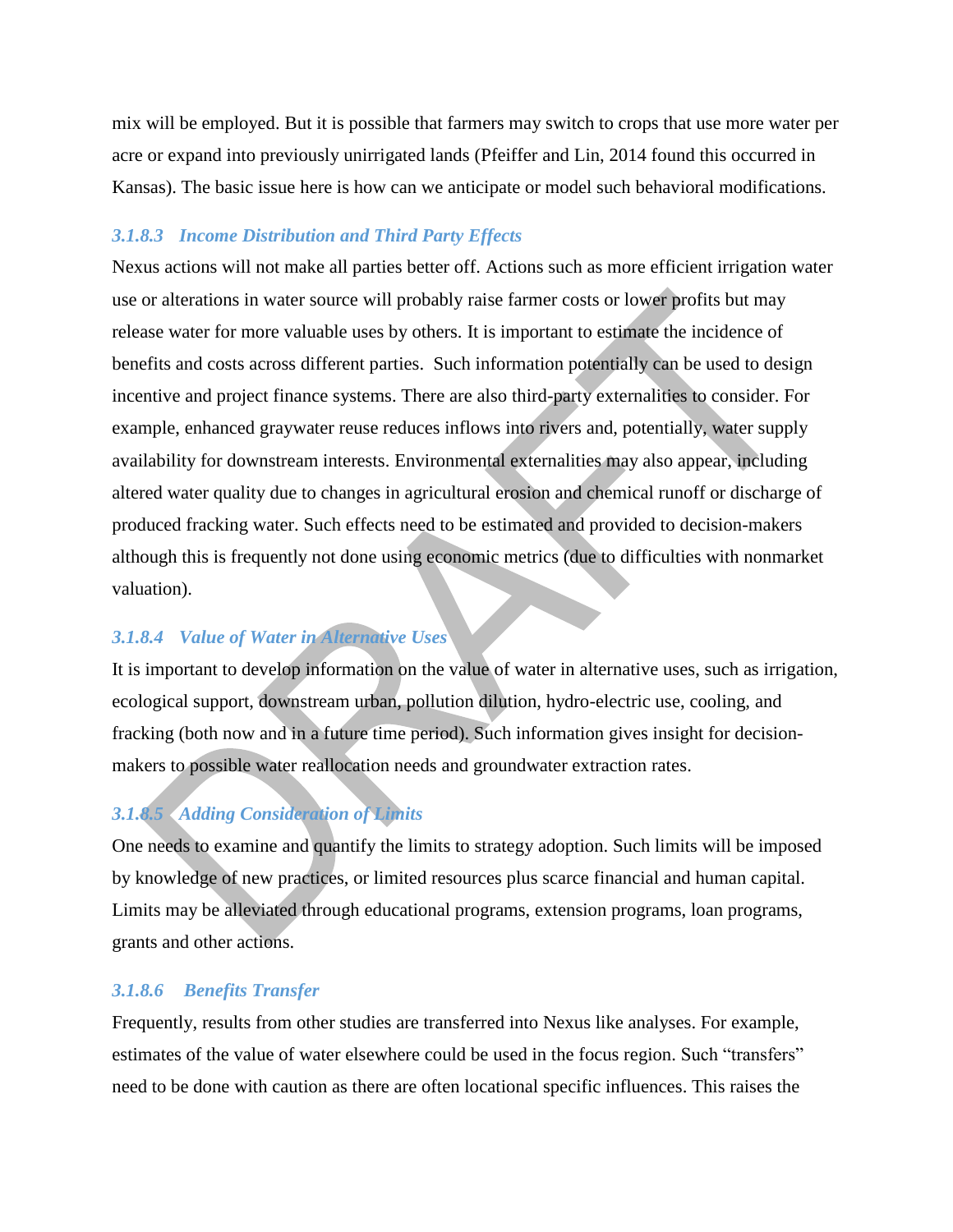economic concern surrounding benefits transfer. Discussion of the issue can be found in Brouwer (2000) who argues that most transfers appear to result in substantial transfer errors.

### *3.1.8.7 Designing Incentives*

Nexus strategy implementation may require incentives to stimulate some to adopt costly practices in the interest of promoting gains to others. Incentives can be implemented by establishing markets, regulations, technology standards, subsidies or taxes. For example, one can introduce a water marketing mechanism to allow water transfer that provides incentives for low value water users to sell to higher value water users. One can also subsidize equipment for energy and water conserving practices. Model based analysis of incentive designs is often a valuable input into decision processes.

# **3.2 Data/Knowledge Gaps**

Challenges also arise in data availability, use and assembly. Generally data needs for Nexus modeling and analysis almost always exceeds initial data availability and requires compromises for several reasons which will be discussed below.

### **3.2.1 Proprietary Data**

Many parties to Nexus issues are companies with proprietary interests. For example, companies who have developed innovative water and energy conserving practices may not wish to reveal data on water and energy use. Additionally, government agencies that collect data often suppress data releases at low levels of aggregation due to confidentiality agreements rather than reporting these data only at larger geographic aggregates. For example, county level data on large confined animal operations is rare given that there may only be one or two operations in a county. This limited data availability often requires assumption based data creation or creative inferential approaches.

## **3.2.2 Granularity, Consistency, and Regional Heterogeneity**

Models with different focus typically utilize data at different scales. Hydrology models work on small watersheds, crop models on individual plants or fields, and economic models on counties or crop reporting districts. Often some of the needed data like that on land use and soil type data are available at very fine resolutions. However, economic data like crop budgets are frequently available only at a multicounty, crop reporting district level. Downscaling and upscaling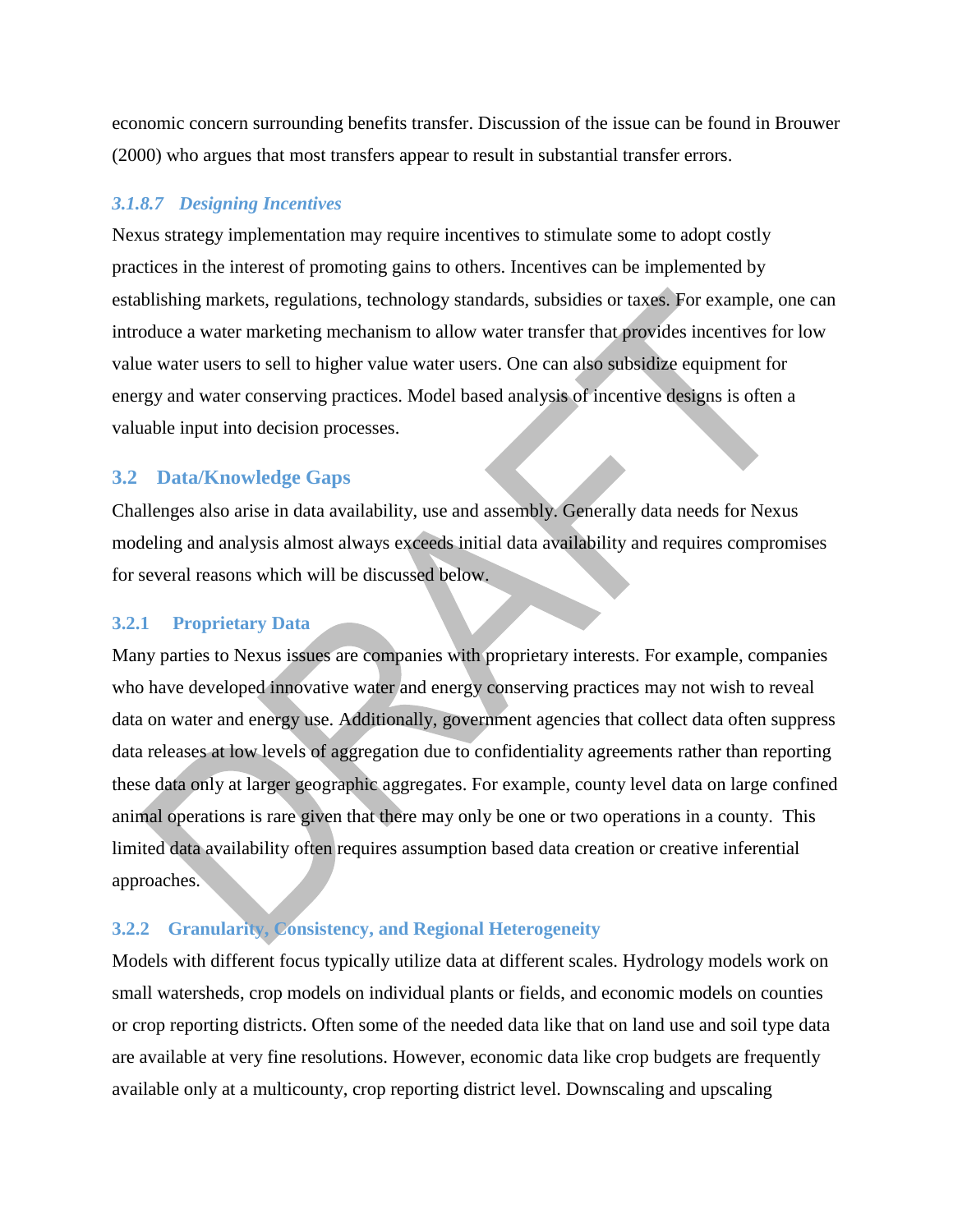procedures are often needed to meet data requirements when specifying models and passing the results between models and data visualization schemes.

Additionally data availability varies greatly globally so presents great challenges in Nexus analysis and modeling in many countries and settings.

#### **3.2.3 What Has Been Done versus What Could Be**

Data obtained through surveys, interviews or census means are typically reflections of what has been done in the past and not what could have been done. In particular, the set of production possibilities that are used are those that are best given historical prices and resource availability. However, Nexus actions can alter prices or resource allocations. Forces such as climate change can alter crop and livestock suitability. Consequently, previously unattractive production technologies may now become desirable. This raises the challenge of assembling data on prospective technologies. Sometimes experimentation can be used, yet more commonly one may need to use data from other regions raising the challenges discussed above under benefits transfer.

## **3.2.4 Cost of Data Collection versus Accuracy of Data Engineering**

The data requirements of many models often exceed data availability due to granularity and/or proprietary interests among other forces. This then raises the possibilities of collecting primary observational data, developing data through experimental means and/or performing some data engineering where estimates are developed deductively. Challenges exist in terms of the cost and time acquired to generate observational data versus the accuracy of manufactured data along with the time to develop experimental data.

### **3.2.5 Difference between Production, Withdrawal, and Consumption**

Description of water and energy flows raises substantial issues regarding net production and consumption. Flood irrigation is famous for using water with about 50% efficiency where there is a substantial difference between diversions and net water removed from a river after return flows are considered. Bioenergy production is another example where there may be substantial fuel used in bioenergy production and there is a consequent difference between total production and net production available. Intermediate use of WEF commodities along with return flows, their timing and locations need to be reflected in the data.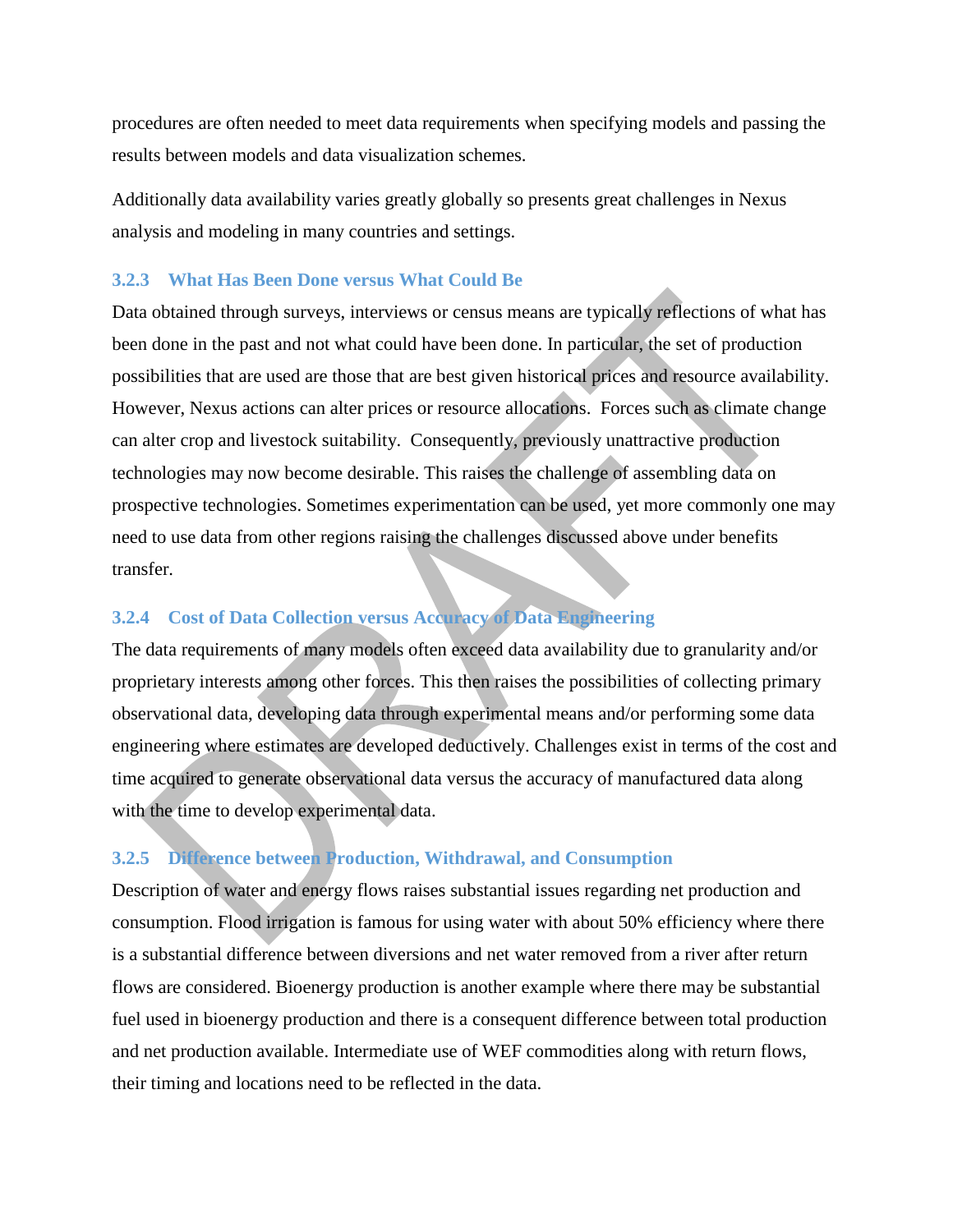#### **3.2.6 Describing Possible New Major Strategies**

Nexus analyses are often performed in regions where there has been substantial water and energy planning producing a number of suggested strategies. See for example the Texas Region L plan (Texas Water Development Board, 2016) which identifies 51 different types of strategies to cope with future water demands. Therein data on cost and water yield are presented although not under a range of water supply conditions including drought. Nexus analyses will need to identify and possibly augment such information. Also data on energy capacity construction and operating costs may be difficult to obtain locally since construction of such major facilities involves regionally specific considerations. A major data challenge will be both identifying transformational strategies systematically and developing estimates on their fixed and operating costs and water/energy use; the consequences for production and consumption of FEW commodities under uncertainty is also a challenge. Regional stakeholder input will likely be required.

#### **3.2.7 Projections on Climate, and Population**

Regionally increasing population and climate change requires localized future projections. Population projections and their variations based on differing assumptions (e.g., alternative levels of immigration) can often be obtained from state demographers. When climate change projections are available by grid cell, downscaling is needed. Projections of highly relevant phenomena such as incidence of drought, freezes, dry intervals, and extreme storms may not be reliably available. Incorporating data to represent these factors in the analysis will be a challenge.

## **3.2.8 Characterizing Uncertainty**

For uncertain parameters, point estimates must be displayed alongside their uncertainties, which often requires min-max identification or confidence bounds. Furthermore, care is also required in the consideration and representation of joint rather than individual probabilities. For example, there is a joint distribution between crop yields, precipitation, temperature, extreme events and river flow. Characterizing and incorporating such joint distributions in the analysis presents challenges.

#### **3.3 Potential Transformative Solutions Needing More Research**

Analyses of WEF Nexus issues are relatively new and, consequently, most of the challenges above require more research. The biggest transformative action currently in short supply, if not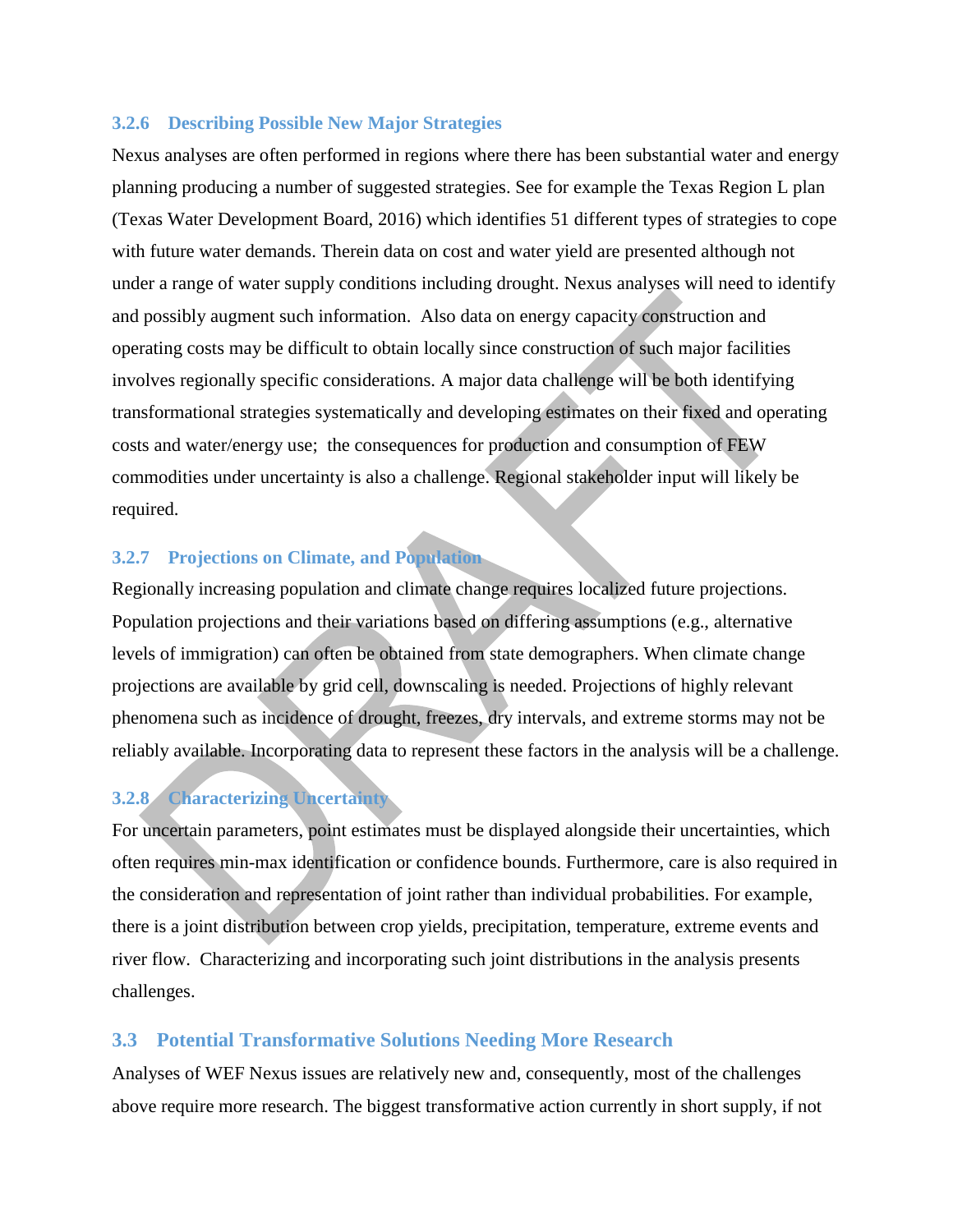entirely absent, is demonstration of the gains to Nexus related decision-making versus individual area decision-making. Additionally, there is a substantial need to better understand how to achieve broader acceptance and participation in overall Nexus solutions from decision-makers in the separate domains. Consideration of both alternative institutional design and incentive structures are likely required to enhance Nexus collaboration.

There is also substantial need for research on model integration and the potential to incorporate visualization tools into the overall structure.

## **3.4 Impact on Science and Society**

There are many papers that deal with the overall importance and structure of Nexus decision making and we will not repeat that coverage. Here we focus exclusively on model and data development issues. Consequently, Nexus related efforts provide two distinct contributions to society and science. First, the data and models we develop can be used to inform stakeholders and policymakers on an actual Nexus issue specific to particular regions improving regional welfare and resource usage efficiency. Second, by disseminating information on innovative Nexus modeling and data efforts that others can employ elsewhere, we improve Nexus analysis and management in other regions.

### **4 Conclusions**

The information generated by analyses supported by Nexus models and related data can help stakeholders and policymakers better understand the cross-sector implications of actions within the water, energy, or food sectors and develop more efficient, equitable, and sustainable policies. In addition to moving beyond siloed models and analyses, Nexus models must pay particularly close attention to incorporating uncertainty. Finally, while Nexus models can be extremely useful for their ability and flexibility in evaluating the implications of a variety of possible policy instruments on current and future WEF outcomes and time profiles, care must be taken to acknowledge the sensitivity of particular outcomes to assumptions regarding economic behavior, demand, population growth, technological change, and climate change along with possible feedback effects.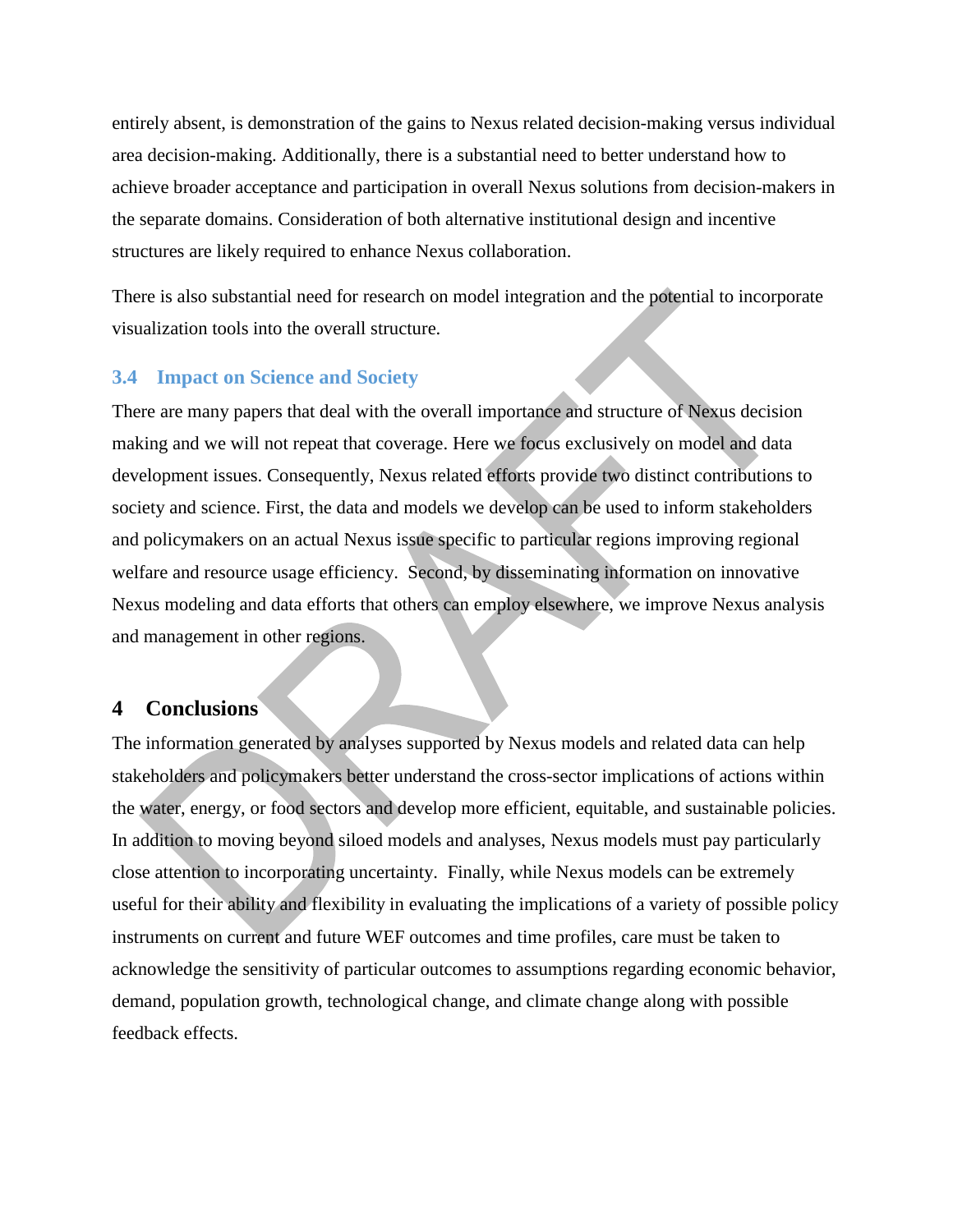## **5 References**

Arnold JG, DN Moriasi, PW Gassman, KC Abbaspour, MJ White, R Srinivasan, C Santhi, RD Harmel, A Van Griensven, MW Van Liew, and N Kannan. SWAT: Model use, calibration, and validation. Transactions of the ASABE. 2012;55:1491-508.

Bazilian, M, H Rogner, M Howell, S Hermann, D Arent, D Gielen, P Steduto, A Mueller, P Komor, RSJ Tol, and KK Yumkell, Considering the energy, water and food nexus: Towards an integrated modelling approach, Energy Policy, 2011, 39:7896–7906

Beach, RH, DM Adams, RD Alig, JS Baker, GS Latta, BA McCarl, SK Rose and E White. Model documentation for the forest and agricultural sector optimization model with greenhouse gases (FASOMGHG). RTI International. RTI Project, (0210826.016) (2010) [http://agecon2.tamu.edu/people/faculty/mccarl-bruce/FASOM.html.](http://agecon2.tamu.edu/people/faculty/mccarl-bruce/FASOM.html)

Bizikova, L, D Roy, D Swanson, H D Venema and M McCandless The Water–Energy–Food Security Nexus: Towards a practical planning and decision-support framework for landscape investment and risk management, Published by the International Institute for Sustainable Development. February 2013

Brouwer, R. Environmental value transfer: state of the art and future prospects. Ecological economics, 2000, 32:137-152.

Gillig D, BA McCarl, and FO Boadu, An Economic, Hydrologic, and Environmental Assessment of Water Management Alternative Plans for the South Central Texas Region. Journal of Agricultural and Applied Economics, 2001, 33:59-78.

Hoogenboom, G, JW Jones, PW Wilkens, CH Porter, KJ Boote, LA Hunt, U Singh, JI Lizaso, JW White, O Uryasev, and R Ogoshi, Decision Support System for Agrotechnology Transfer (DSSAT) Version 4.6 (www.DSSAT.net). DSSAT Foundation, Prosser 2015.

IMPLAN v3 Software Manual [http://support.implan.com/index.php?view=document&alias=31](http://support.implan.com/index.php?view=document&alias=31-v3-reference-manual-2&category_slug=internal-docs&layout=default&option=com_docman&Itemid=1764) [v3-reference-manual-2&category\\_slug=internal-](http://support.implan.com/index.php?view=document&alias=31-v3-reference-manual-2&category_slug=internal-docs&layout=default&option=com_docman&Itemid=1764)

[docs&layout=default&option=com\\_docman&Itemid=1764,](http://support.implan.com/index.php?view=document&alias=31-v3-reference-manual-2&category_slug=internal-docs&layout=default&option=com_docman&Itemid=1764) 2016.

Kraucunas, I, L Clarke, J Dirks, J Hathaway, M Hejazi, K Hibbard, M Huang, C Jin, M Kintner-Meyer, KK van Dam, R Leung, H-Y Li, R Moss M Peterson, J Rice, M Scott, A Thomson, N